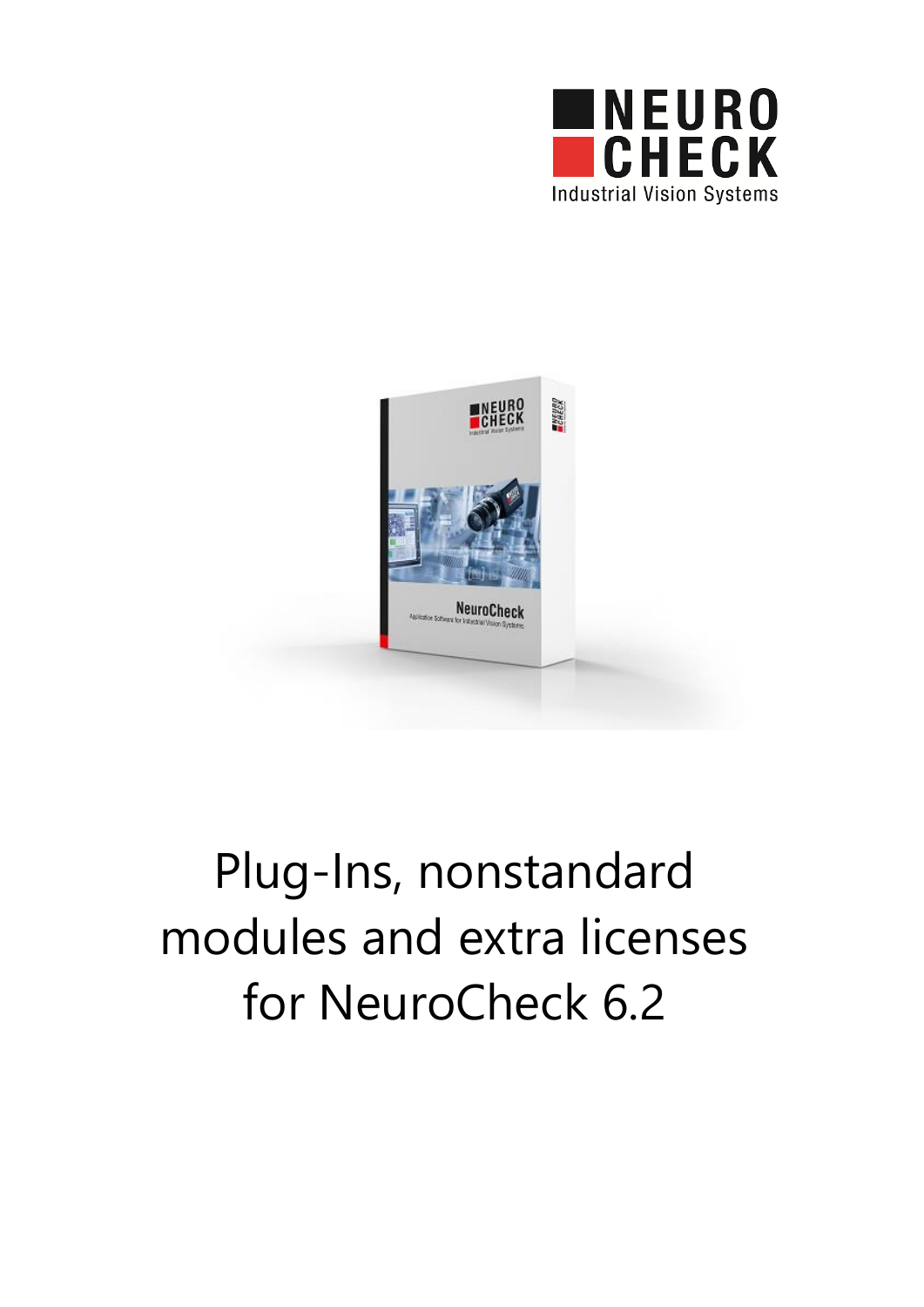## INEURO<br>ICHECK

#### **Content**

On the following pages you will find a list of plug-ins, special data format converters, special hardware drivers and further nonstandard modules and extra licenses to extend the standard software product NeuroCheck version 6.2.

State of this document: November 28, 2018 Subject to errors and technical modifications.

#### **Please contact for more information:**

| Sales: | sales@neurocheck.com              |
|--------|-----------------------------------|
|        | Technical: support@neurocheck.com |

#### **NeuroCheck GmbH**

Neckarstraße 76-1 71686 Remseck Germany Phone: +49 7146 8956-0 Fax: +49 7146 8956-29 E-mail: [info@neurocheck.com](mailto:info@neurocheck.com) Website: [www.neurocheck.com](http://www.neurocheck.com/)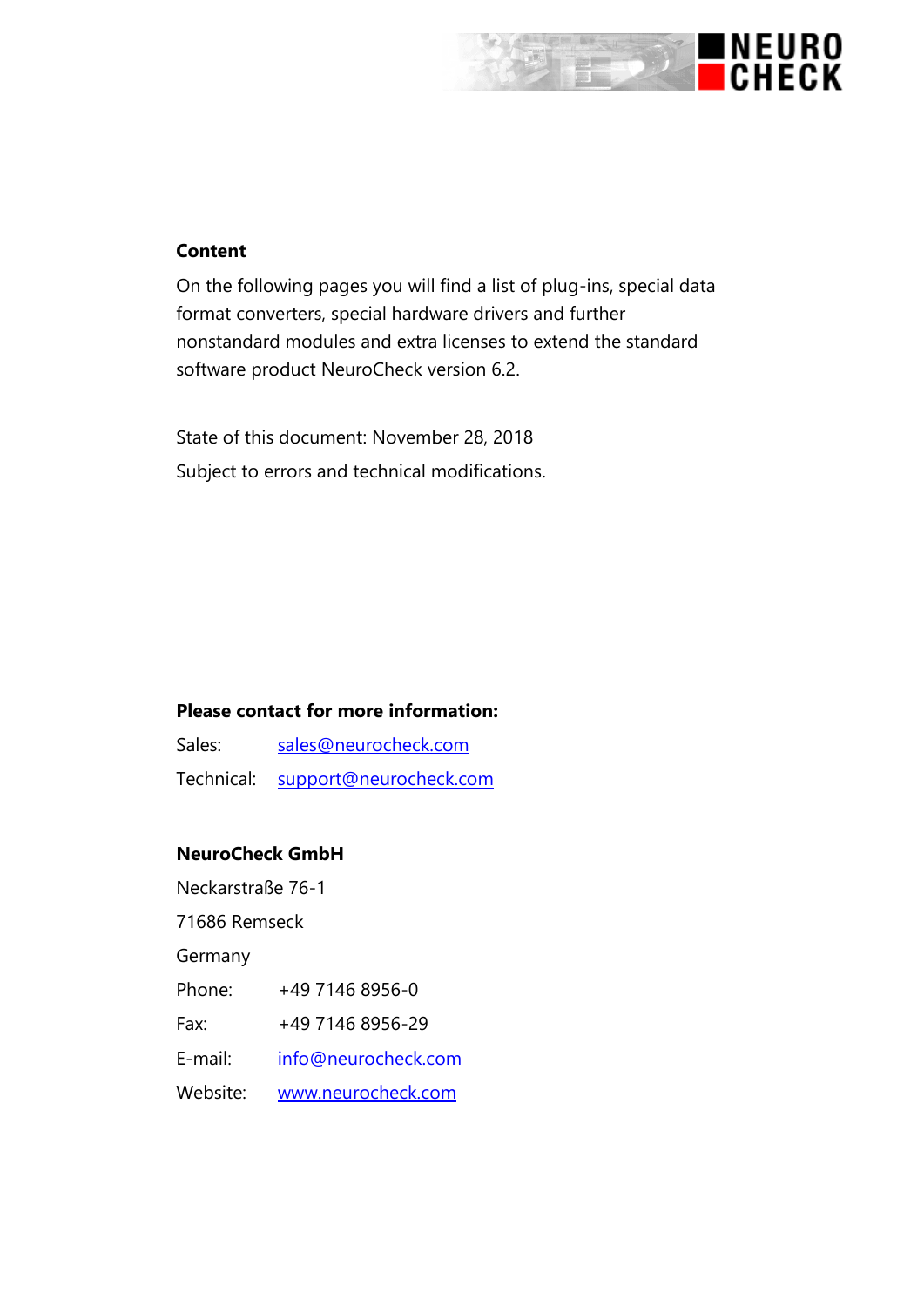

#### **Table of contents**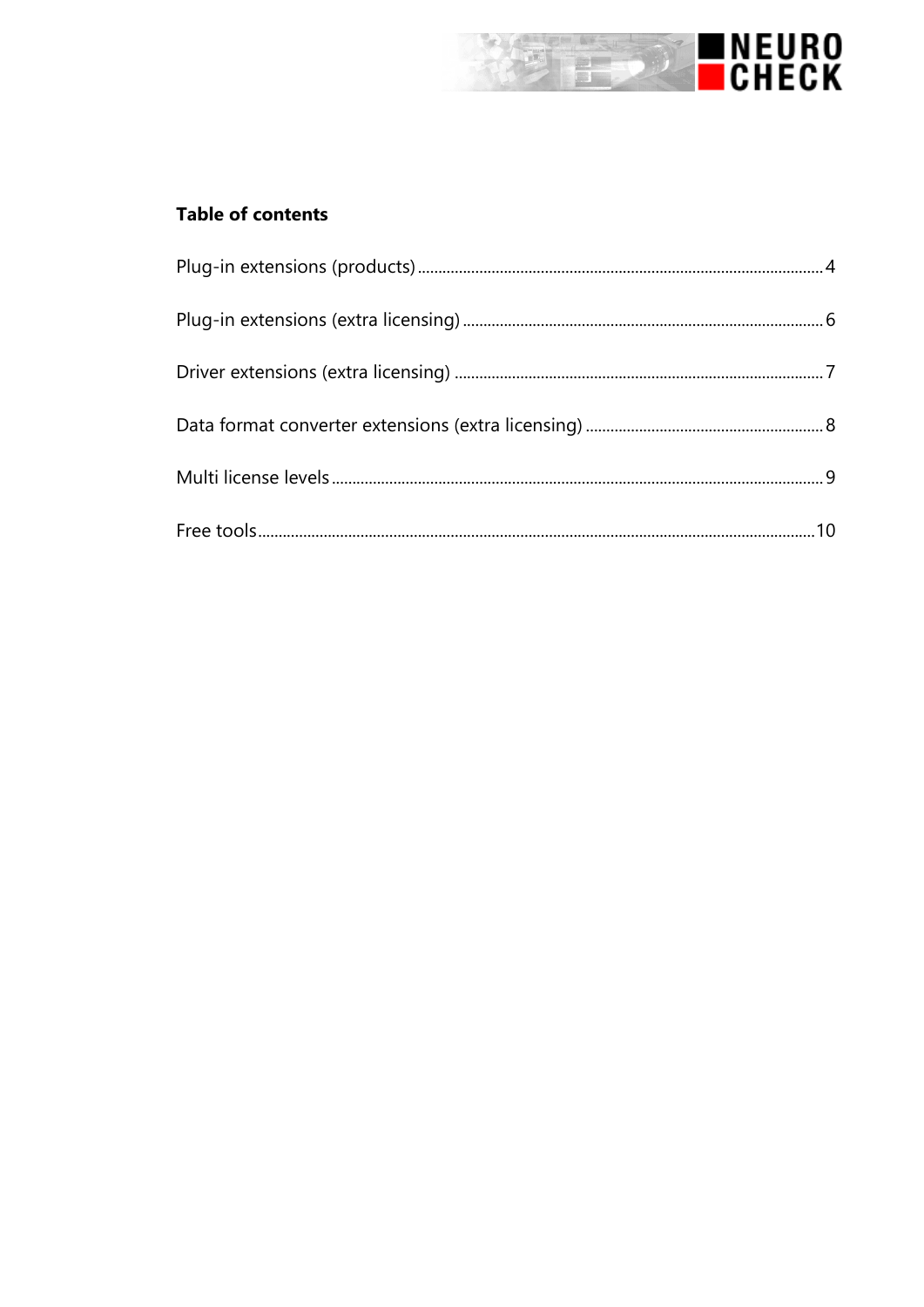

**Name Description Plug-in extensions (products)**

- **Plug-in software extensions listed in this section may be used several times in different projects.**
- **Please note that for creation of a check routine containing plug-in check functions a NeuroCheck 6.2 Premium Edition is required.**

| PI CoordinateTransformation.<br><b>NET.dll</b> | This NeuroCheck 6.2 plug-in allows to perform a two-dimensional<br>coordinate transformation for the center points of objects found<br>in the current image. For details please refer to help file<br>PI CoordinateTransformation.NET.chm.                                |  |
|------------------------------------------------|---------------------------------------------------------------------------------------------------------------------------------------------------------------------------------------------------------------------------------------------------------------------------|--|
| PI_DataRegister.NET.dll                        | This NeuroCheck 6.2 plug-in contains different plug-in check<br>functions for modification or special use cases of data register<br>cells. For details please refer to help file PI_DataRegister.NET.chm.                                                                 |  |
| <b>PI Distortion.NET.dll</b>                   | This NeuroCheck 6.2 plug-in contains functions to determine the<br>geometric distortion in an image and minimizes the distortion like<br>radial lens distortion or perspective by transforming the image.<br>For details please refer to help file PI Distortion.NET.chm. |  |
| PI_FileManagement.NET.dll                      | This NeuroCheck 6.2 plug-in contains functions to manage files on<br>hard disc and network storages, for instance copy, move, zip and<br>delete operations. For details please refer to help file<br>PI FileManagement.NET.chm.                                           |  |
| PI Gauge.NET.dll                               | This NeuroCheck 6.2 plug-in is used to gauge a part of an object<br>contour with a special calliper rule. For details please refer to help<br>file PI_Gauge.NET.chm.                                                                                                      |  |
| PI_ImageTools.NET.dll                          | This NeuroCheck 6.2 plug-in contains different plug-in check<br>functions for creation or modification of images. For details please<br>refer to help file PI ImageTools.NET.chm.                                                                                         |  |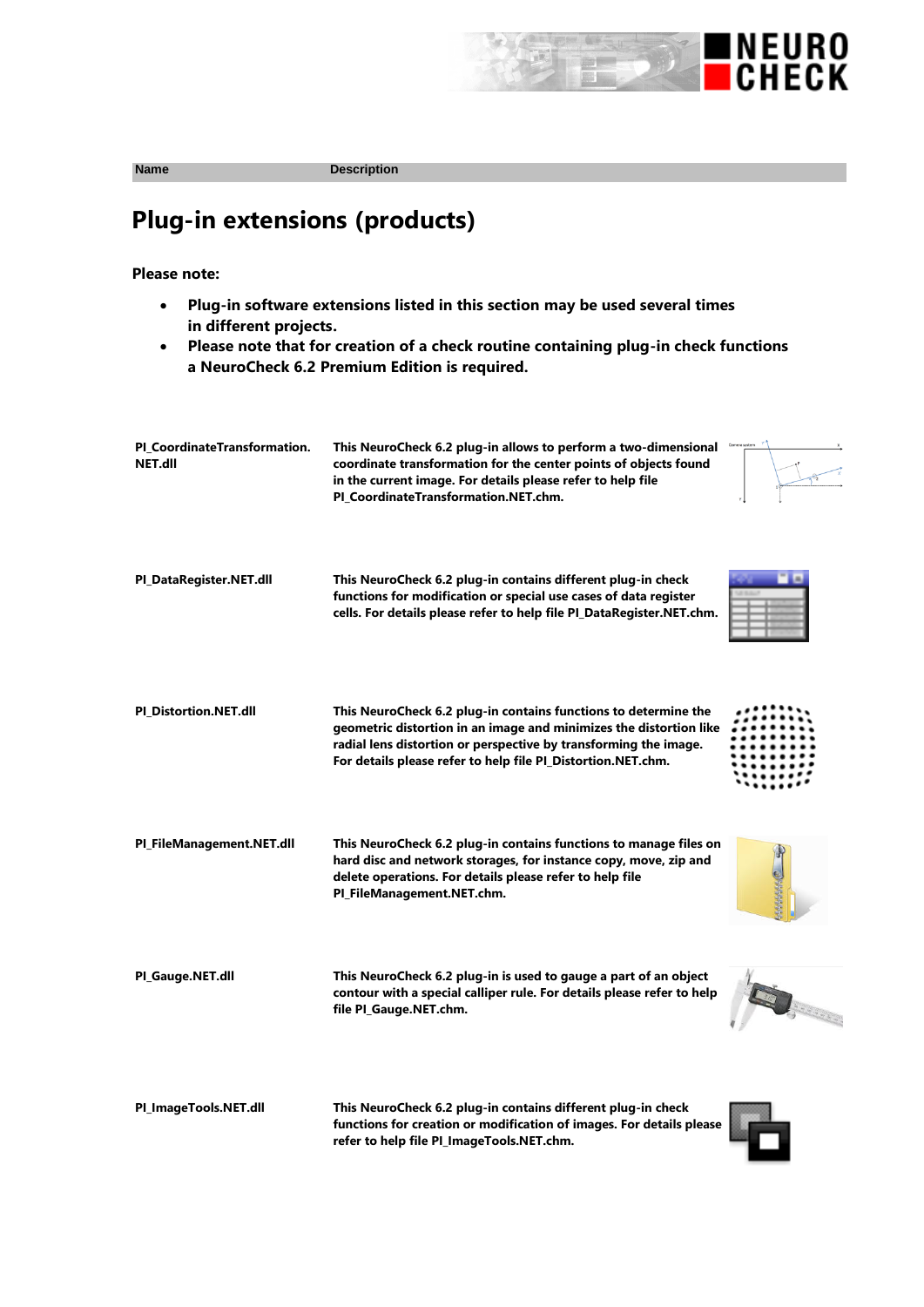

E

| <b>Name</b>            | <b>Description</b>                                                                                                                                                                               |                         |
|------------------------|--------------------------------------------------------------------------------------------------------------------------------------------------------------------------------------------------|-------------------------|
| PI ManualInput.NET.dll | This NeuroCheck 6.2 plug-in contains plug-in check functions<br>which allow a synchronous user input of data in automatic mode.<br>For details please refer to help file PI ManualInput.NET.chm. |                         |
| PI MeasTools.NET.dll   | This NeuroCheck 6.2 plug-in contains different plug-in check<br>functions for creation or modification of measurement lists. For<br>details please refer to help file PI MeasTools.NET.chm.      | $X = -200$<br>$Y = 135$ |
| PI RoiTools.NET.dll    | This NeuroCheck 6.2 plug-in contains different plug-in check<br>functions for creation or modification of list of ROIs. For details<br>please refer to help file PI RoiTools.NET.chm.            |                         |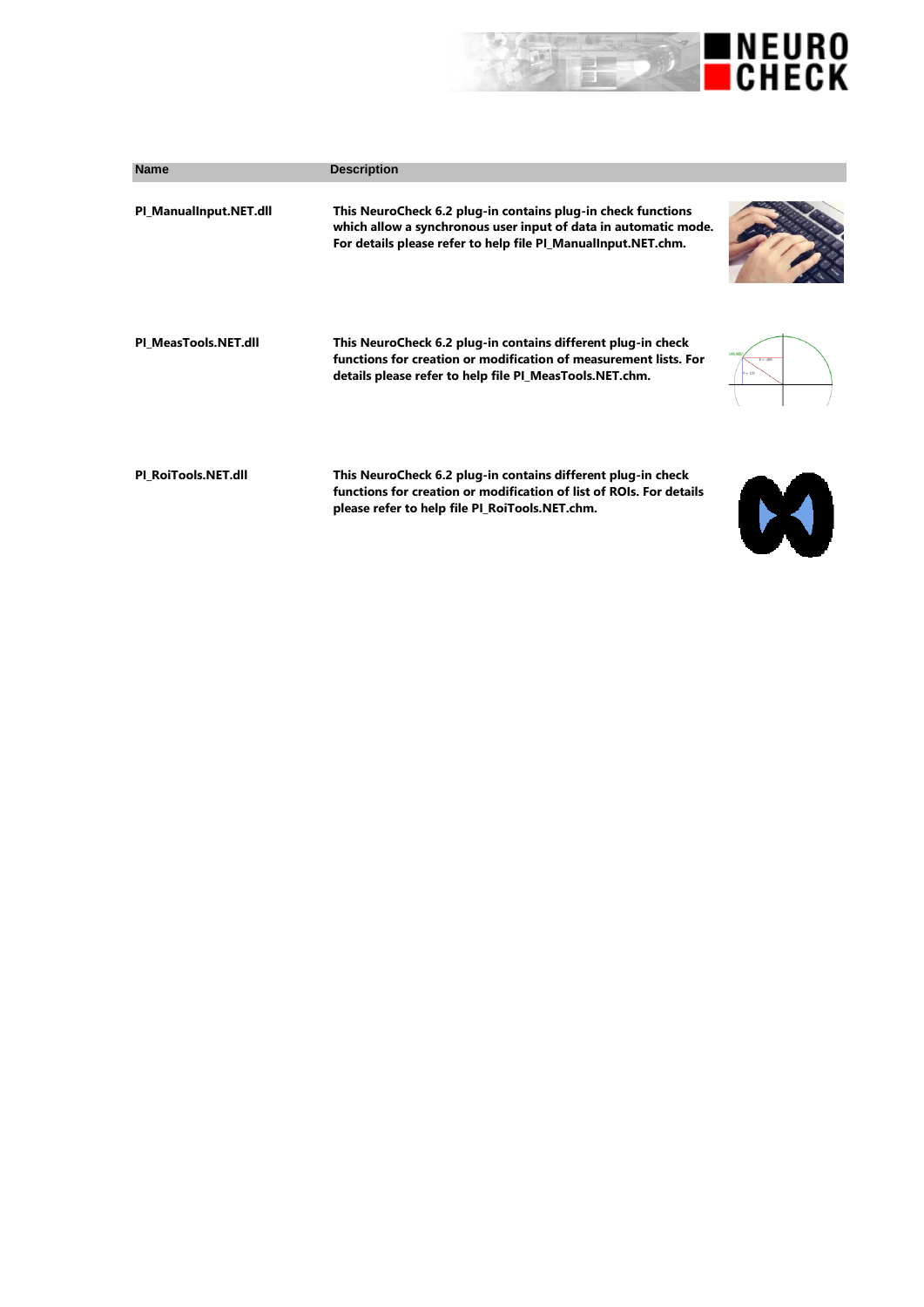

en an Brita

**Name Description** 

## **Plug-in extensions (extra licensing)**

- **Plug-in software extensions listed in this section are licensed for single use on one computer only and therefore are bound to a specific NeuroCheck license.**
- **Please note that for creation of a check routine containing plug-in check functions a NeuroCheck 6.2 Premium Edition is required.**

| PI_CodeReader.NET.dll        | This NeuroCheck 6.2 plug-in is used to read several 2D codes and<br>1D bar codes using the external library MIL 10.0. For details please<br>refer to help file PI CodeReader.NET.chm.                                                                                                                                          |               |
|------------------------------|--------------------------------------------------------------------------------------------------------------------------------------------------------------------------------------------------------------------------------------------------------------------------------------------------------------------------------|---------------|
| PI_ContourMatch.NET.dll      | This NeuroCheck 6.2 plug-in contains a contour based search<br>algorithm to find patterns (models) within an image using the<br>external library MIL 10.0. For details please refer to help file<br>PI ContourMatch.NET.chm.                                                                                                   |               |
| PI_HalconWrapper.NET.dll     | This NeuroCheck 6.2 plug-in is used to execute HDevelop<br>programs for the external HALCON library. It is possible to use<br>objects from the NeuroCheck data tray and register cells as input<br>or output for the programs. For details please refer to help file<br>PI HalconWrapper.NET.chm.                              | <b>HALCON</b> |
| PI LensFocusControl.NET.dll  | This NeuroCheck 6.2 plug-in allows to change the focus value of a<br>Optotune's electrically tunable lense dynamically. For details<br>please refer to help file PI LensFocusControl.NET.chm.                                                                                                                                  |               |
| PI_Scripting.NET.dll         | This NeuroCheck 6.2 plug-in allows to execute a C# script. The<br>script is a C# file and has to be programmed by yourself using<br>.NET 4.5. Programming skills in C# and the knowledge about the<br>NeuroCheck 6.2 plug-in interface are required. The script file<br>name has to be unique within a NeuroCheck 6.2 project. |               |
| PI_SonyCameraControl.NET.dll | This NeuroCheck 6.2 plug-in controls the Sony Pan/Tilt/Zoom<br>video camera Sony EVI-H100S. The pan angle, tilt angle and zoom<br>can be adjusted remotely from NeuroCheck. For image acquisition<br>a special HD-SDI frame grabber is required. For details please refer<br>to help file PI SonyCameraControl.NET.chm.        |               |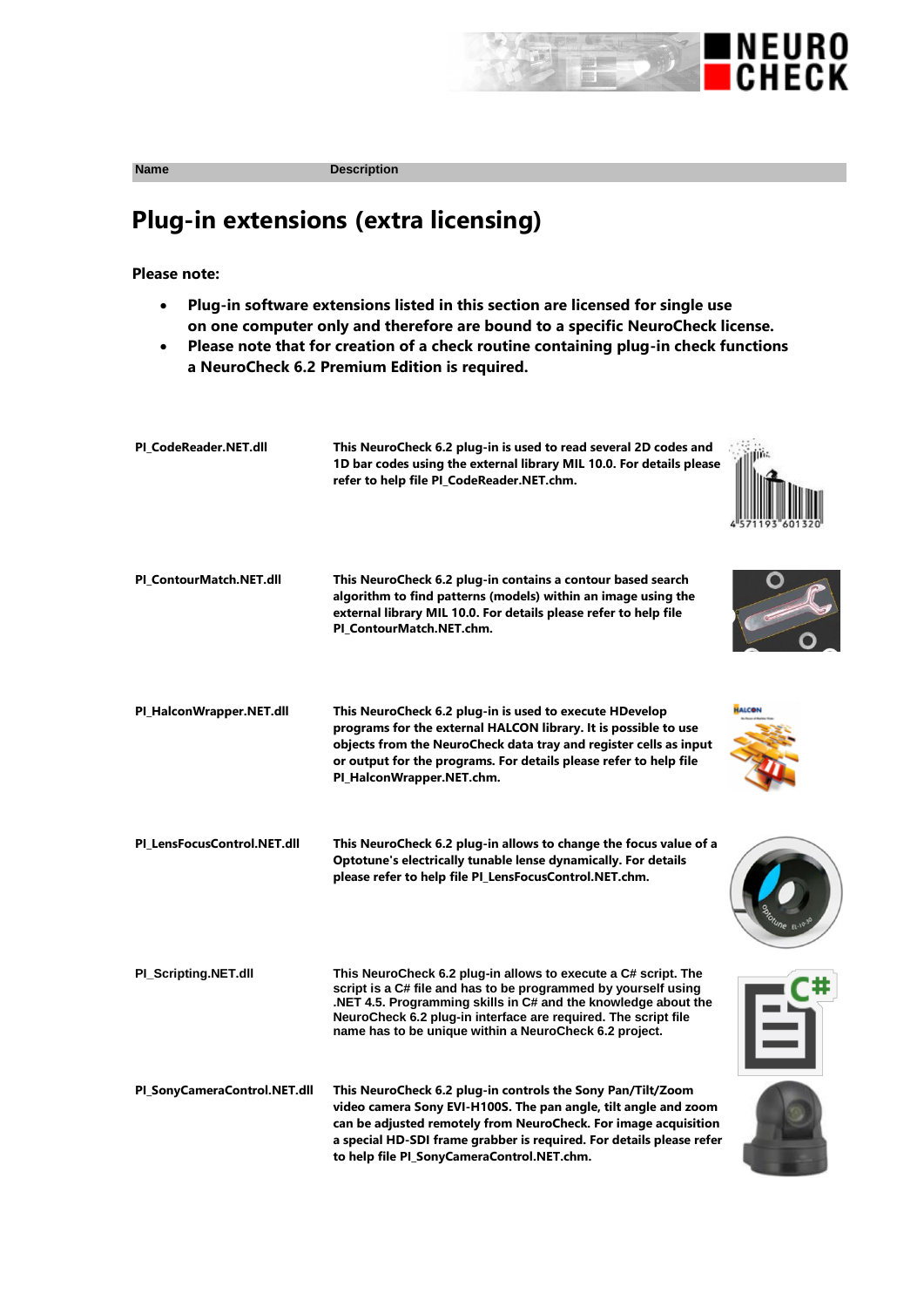

## **Driver extensions (extra licensing)**

- **Driver software extensions listed in this section are licensed for single use on one computer only and therefore are bound to a specific NeuroCheck license.**
- **Please note that for configuration of hardware drivers a NeuroCheck 6.2 Professional Edition is required.**

| Nc3D.NeuroCheck.Generic.dll | This NeuroCheck 6.2 hardware driver integrates various 3D<br>cameras of selected manufacturers as a 3D camera device in<br>NeuroCheck software. For details please refer to help file<br>Nc3D.NeuroCheck.Generic.chm.                                                                                                                                                 |                                                                                                                                                                |
|-----------------------------|-----------------------------------------------------------------------------------------------------------------------------------------------------------------------------------------------------------------------------------------------------------------------------------------------------------------------------------------------------------------------|----------------------------------------------------------------------------------------------------------------------------------------------------------------|
| Nc3D.NeuroCheck.EN.dll      | This NeuroCheck 6.2 hardware driver integrates selected models<br>of the "N" series stereo 3D cameras of manufacturer Ensenso as a<br>3D camera device in NeuroCheck software. For details please refer<br>to help file Nc3D.NeuroCheck.EN.chm.                                                                                                                       |                                                                                                                                                                |
| NcFb.InterComm.NET.dll      | This NeuroCheck 6.2 driver offers the possibility of<br>communication between multiple NeuroCheck instances on the<br>same PC or over the network. This can be used for a master+slave<br>system, handshaking with multiple instances or if the<br>communication should work without extra hardware. For details<br>please refer to help file NcFb.InterComm.NET.chm. | Server<br>Client<br>Acouts<br>$B$ de $0 - 1$<br>$B$ Me $0 - 1$<br>Exte 0<br>$\overline{0}$ <sub>1</sub><br>0 <sub>2</sub><br>$\frac{1}{2}$<br>$\overline{O}$ 7 |

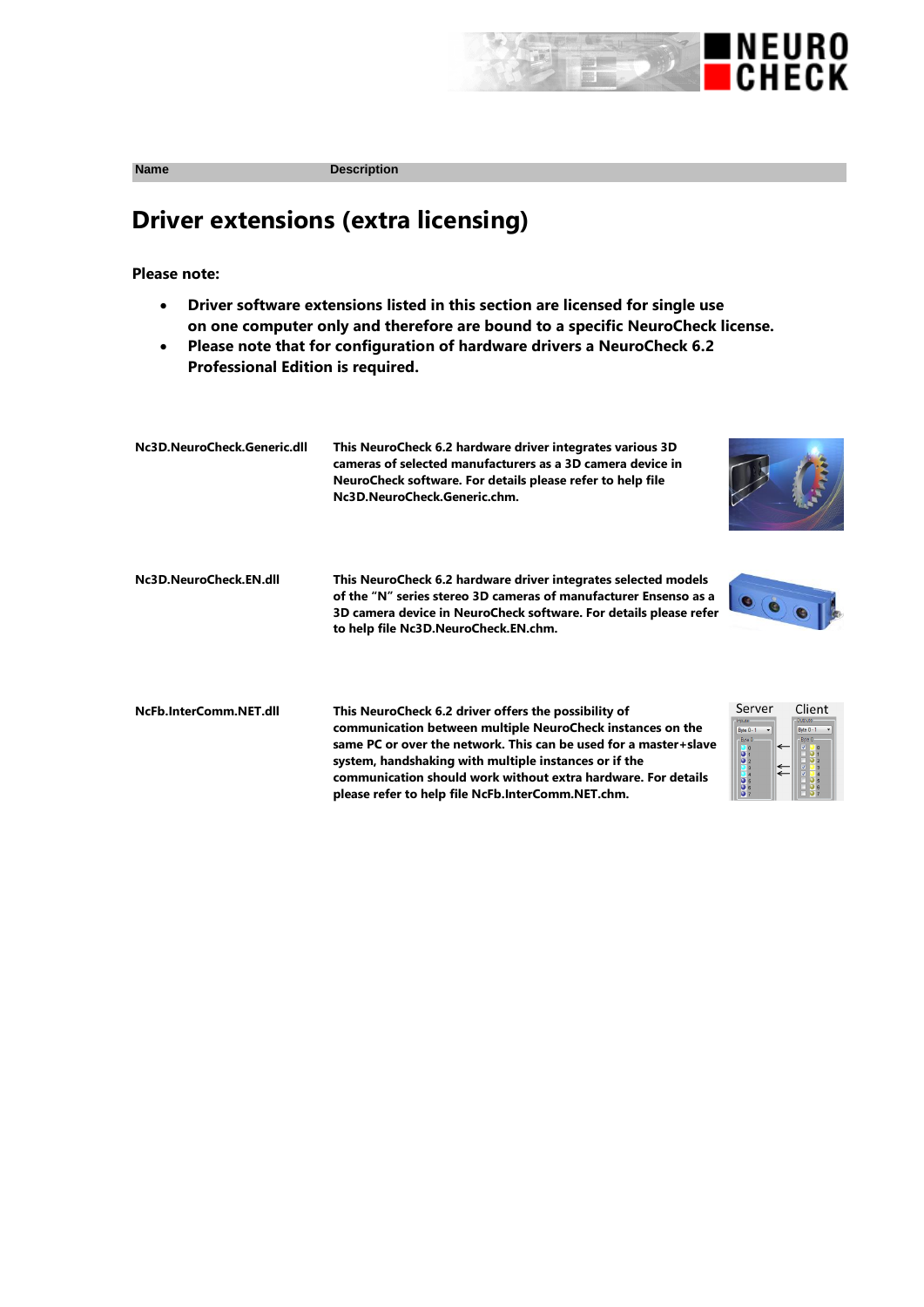

## **Data format converter extensions (extra licensing)**

- **Data format converter software extensions listed in this section are licensed for single use on one computer only and therefore are bound to a specific NeuroCheck license.**
- **Please note that for configuration of data format converters a NeuroCheck 6.2 Professional Edition is required.**

| NcFmtCnv.NeuroCheck.<br>CustomFile.NET.dll          | This NeuroCheck 6.2 Data Format Converter writes data into a<br>readable text file (TXT, XML or HTML files for instance) in a<br>custom file format. The file format is defined as template file<br>using place holders. For details please refer to help file<br>NcFmtCnv.NeuroCheck.CustomFile.NET.chm.                               |   |
|-----------------------------------------------------|-----------------------------------------------------------------------------------------------------------------------------------------------------------------------------------------------------------------------------------------------------------------------------------------------------------------------------------------|---|
| NcFmtCnv.NeuroCheck.<br>DatabaseStandard.NET.dll    | This NeuroCheck 6.2 Data Format Converter is used to connect<br>and exchange data from and to a local database using SQL<br>statements. For details please refer to help file<br>NcFmtCnv.NeuroCheck.DatabaseStandard.NET.chm.                                                                                                          |   |
| NcFmtCnv.NeuroCheck.<br>FieldbusFlowControl.NET.dll | This NeuroCheck 6.2 Data Format Converter contains a special<br>sequence control system that allows starting a sequence of check<br>routine executions including type changes by a single start signal<br>from field bus. For details please refer to help file<br>NcFmtCnv.NeuroCheck.FieldbusFlowControl.NET.chm.                     | H |
| NcFmtCnv.NeuroCheck.<br>SerialFlowControl.NET.dll   | This NeuroCheck 6.2 Data Format Converter contains a special<br>sequence control system that allows starting a sequence of check<br>routine executions including type changes by a single start signal<br>from a serial device (RS232, TCP/IP). For details please refer to<br>help file NcFmtCnv.NeuroCheck.SerialFlowControl.NET.chm. |   |



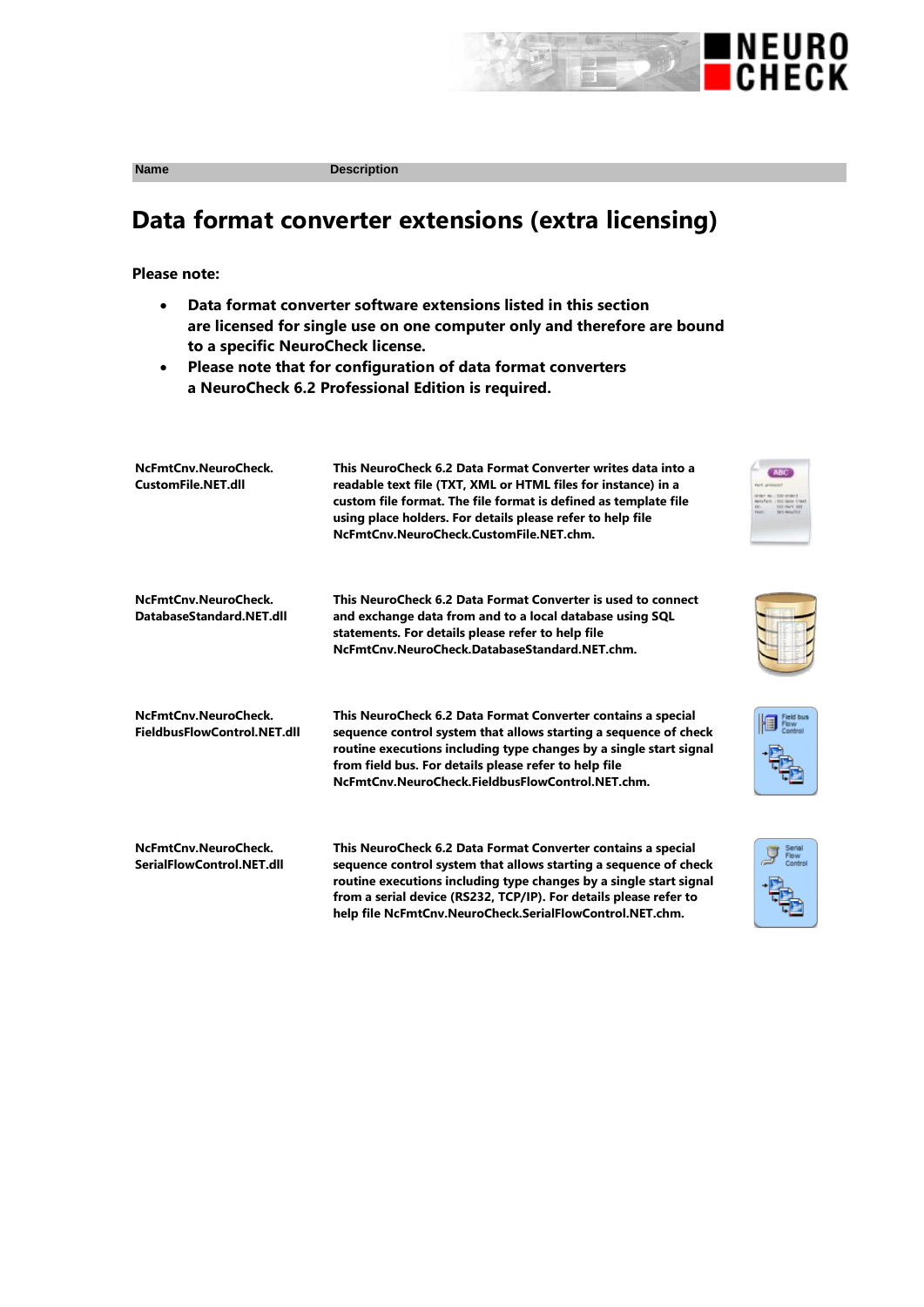## **Multi license levels**

**Please note:**

 **When using these software license levels, you can operate up to four parallel NeuroCheck software instances on one computer with each instance processing one NeuroCheck project. Thus you can run several, completely independent and non-synchronized image processing systems on a single computer.**

| <b>Premium Multi</b> | <b>NeuroCheck 6.2 Premium Multi Edition.</b><br>Developer Edition for interactive development and parallel<br>operation of up to four applications on one computer, including<br>programming interface.<br>The universal application software for industrial vision systems<br>with an interactive environment for developing visual inspection<br>systems for all areas of manufacturing and a runtime<br>environment.<br>Interactive check routine development.<br>Integrated device manager for cameras and communication.<br>٠<br>Graphical tools for automatic mode screen design.<br>٠<br>Automatic shop-floor operation with process communication.<br>Powerful and fast image processing algorithms.<br>$\bullet$<br>Programming interface to develop and integrate plug-in<br>٠<br>functions.<br>Parallel operation of up to four independent applications on<br>$\bullet$<br>one computer. | INEURO<br>CHECK<br><b>IEURO<br/>HECK</b><br>$\bigcap$ | <b>ENEURO</b><br>$-0.0000$<br>NEURO<br>CHECK<br>7.111 |
|----------------------|------------------------------------------------------------------------------------------------------------------------------------------------------------------------------------------------------------------------------------------------------------------------------------------------------------------------------------------------------------------------------------------------------------------------------------------------------------------------------------------------------------------------------------------------------------------------------------------------------------------------------------------------------------------------------------------------------------------------------------------------------------------------------------------------------------------------------------------------------------------------------------------------------|-------------------------------------------------------|-------------------------------------------------------|
| <b>Runtime Multi</b> | NeuroCheck 6.2 Runtime Multi Edition.<br>Runtime Edition for up to four completely configured applications<br>on one computer.<br>The universal application software for industrial vision systems.<br>The Runtime Edition comprises the entire image processing<br>functionality of the Professional or Premium Edition excluding<br>manual mode for configuration applications.<br>Automatic shop-floor operation with process communication.<br>Powerful and fast image processing algorithms.<br>$\bullet$                                                                                                                                                                                                                                                                                                                                                                                       | CHECK<br><b>INEURO</b><br>CHECK                       |                                                       |

 **Parallel operation of up to four independent applications on one computer.**